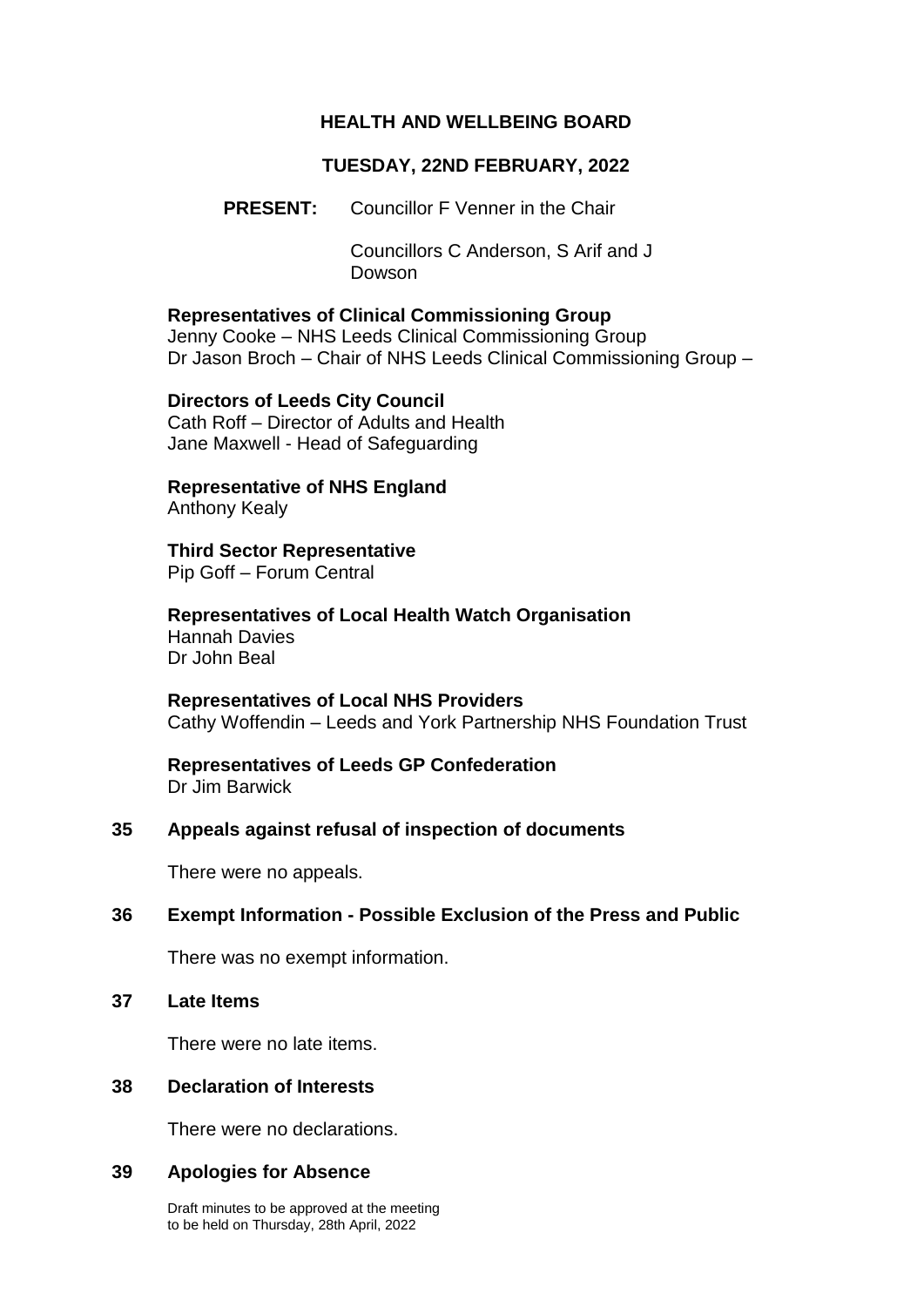Apologies for absence were received on behalf of Victoria Eaton, Thea Stein, Dr Alistair Walling, Superintendent Dan Wood, Councillor Norma Harrington, Councillor Mary Harland, Tim Ryley, Pat McGeever and Dr Sara Munro.

Councillor Caroline Anderson, Councillor Jane Dowson, Jenny Cooke and Cathy Woffendin were all in attendance as substitutes.

#### **40 Open Forum**

No matters were raised on this occasion.

#### **41 Minutes**

**RESOLVED –** That the minutes of the meeting held on 6 December 2021 be confirmed as a correct record.

## **42 Health Starts at Home - Improving Health Through Better Housing for All**

The report of the Director of Communities, Housing and Environment and the Director of Adults and Health informed the Board about the emerging Health and Housing programme of work as well as wider conversations about the new housing strategy and ideas that were being discussed as part of scoping for the new city ambition and the Marmot programme. The paper sought input from the Board on how the programme could better support the Health and Wellbeing Strategy by improving health through housing and by engaging a wider group of strategic and operational stakeholders.

Tony Cooke, Chief Officer, Health Partnerships and Maddie Edwards gave the Board a presentation.

Key issues highlighted included the following:

- The need for people to live in homes that promoted health and were sustainable and stable.
- The need for investment in housing, particularly for vulnerable people.
- Impacts of poor housing on health.
- Health issues and support for homeless people.
- Aims of the new Housing Strategy:
	- Affordable Housing Growth
		- Improving Housing Quality
		- Reduce Rough Sleeping and Homelessness
		- Creating Sustainable Communities
		- Improving Health Through Housing
		- Age Friendly Housing
- Investment in council housing to improve energy efficiency.
- Council House Growth Program.
- Introduction of Private Sector Licensing.
- Provision of Extra Care Housing.
- $\bullet$

Draft minutes to be approved at the meeting to be held on Thursday, 28th April, 2022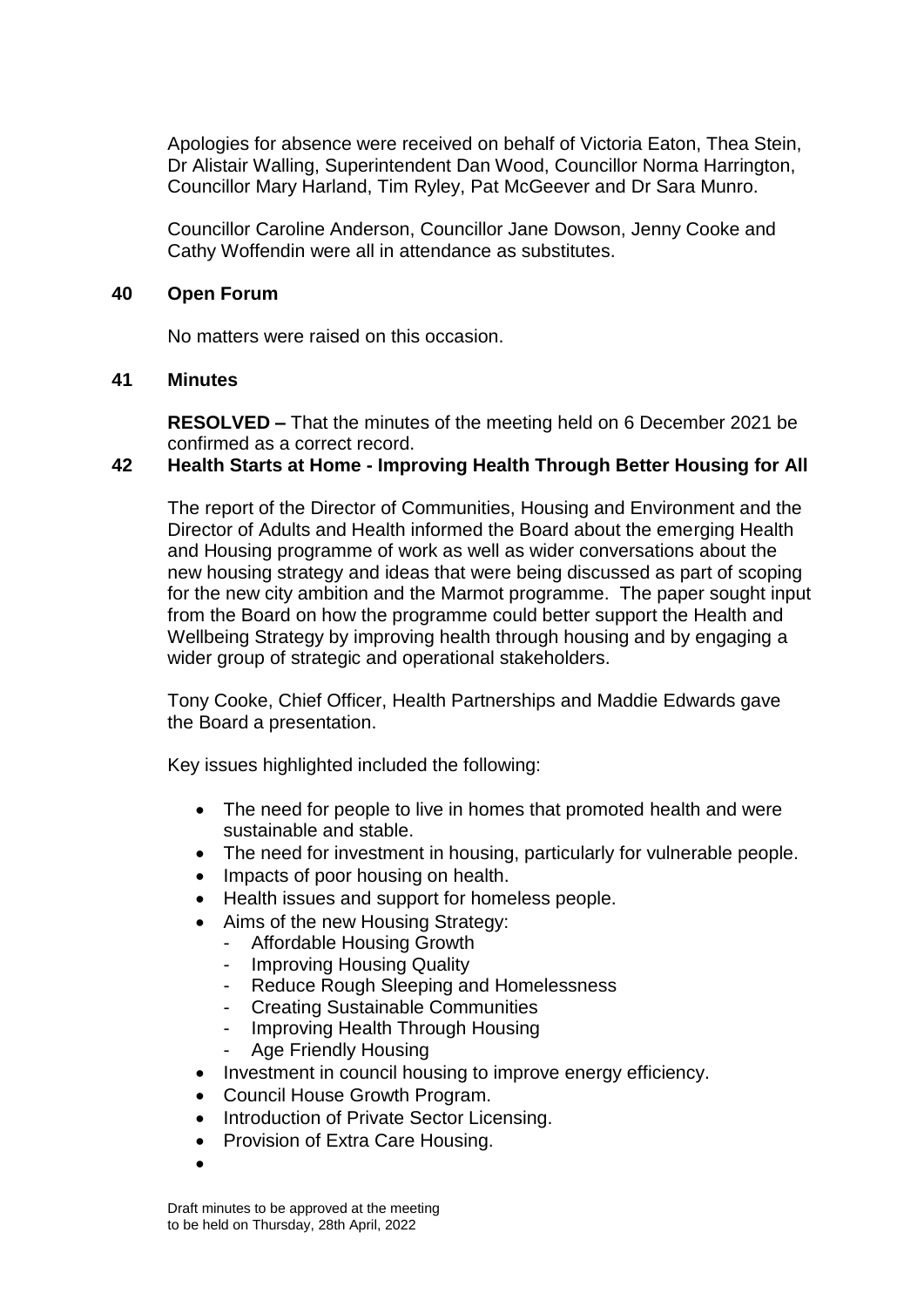In response to questions from the Board, the following was discussed:

- Consulting young people and children was essential and a youth Housing Area Panel was to be trialled.
- Improvements in areas where selective licensing had been introduced.
- Home visits could be used to identify issues such as hoarding and self neglect. There were no longer visits to 100% of tenants but vulnerable tenants were prioritised.
- Further information was requested on passive housing. Reference was made to energy efficiency work that has helped people to reduce bills.
- The areas selected for selective licence had a large number of private landlords. Work carried out was not just in relation to the housing stock but to support the people living there with issues such as employment and training. The proposed registration scheme would operate differently. If the selective licensing scheme was successful and funding was available, it would be hoped to extend it.
- Dental care for homeless people the Board was asked to support, in principle, the provision of Dental Services for homeless people and ask NHS England to implement this as soon as possible.
- There was a large waiting list for housing and even those who were high priority were waiting up to two years. There was currently a low turnover of properties.
- A Key part of the Health and Housing Programme was a training programme which included early intervention to identify people's needs.
- Concern that selective licensing would lead to tenants picking up the cost of improvements through increased rents.

# **RESOLVED –**

- (1) That a Housing representative be invited to join the Health and Wellbeing Board.
- (2) That the Health and Wellbeing Board supports strengthened connections between housing and health strategies and closer alignment and integration between teams working across housing and health services.
- (3) That the proposed Health and Housing programme priorities be noted, particularly:
	- The work programme for housing and health
	- The potential creation of a Good Home Agency
	- The development of a Health and Housing 'Breakthrough Project'
	- Focusing on housing as part of the Marmot City work

# **43 A Listening City - Moving to Collective Action**

Draft minutes to be approved at the meeting to be held on Thursday, 28th April, 2022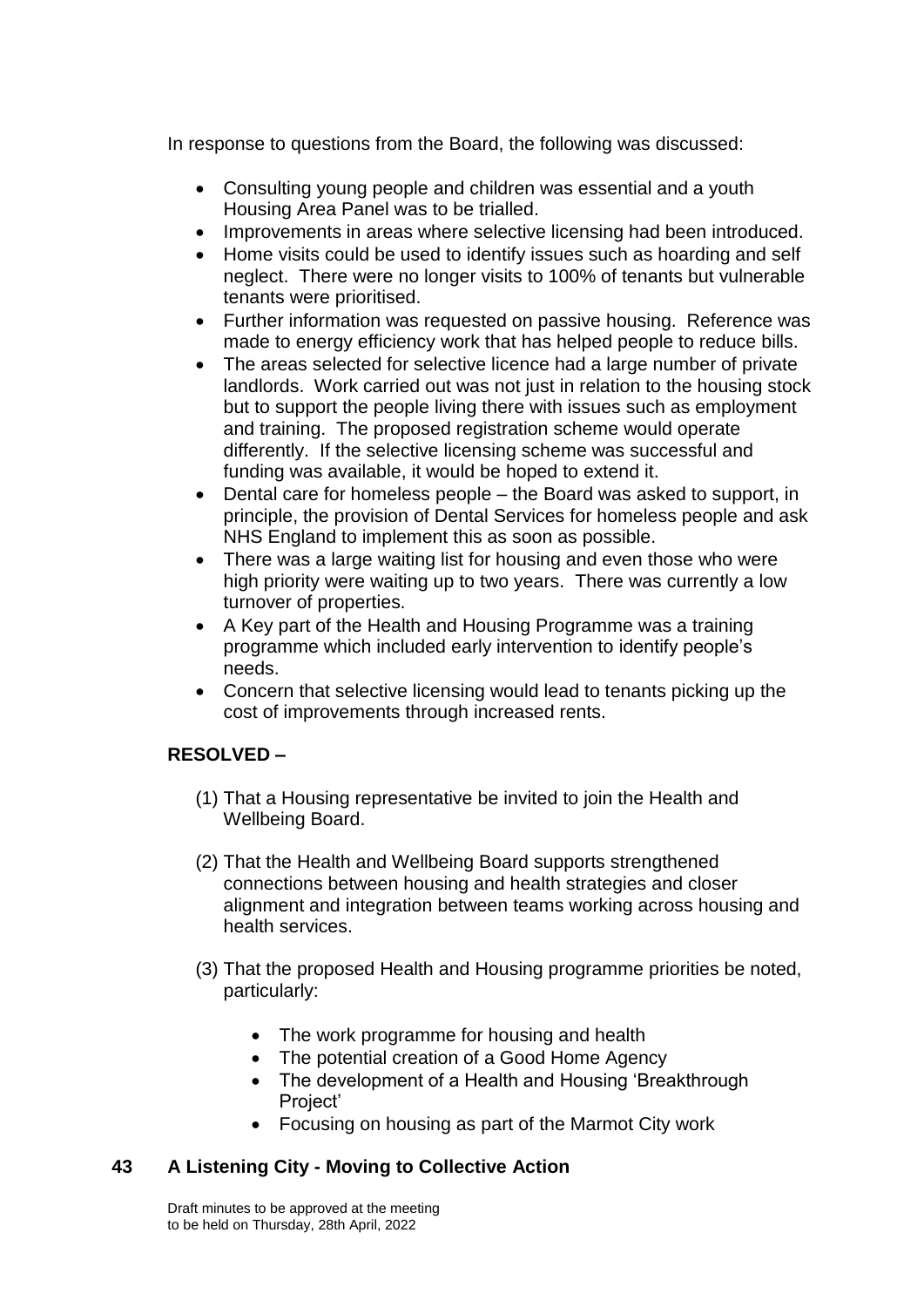The purpose of the report of Team Leeds Health and the Care People's Voices Group was threefold:

- 1. To ask the Board to ensure the new collaborative involvement culture that our PVG has fostered through its workstreams is core to our developing local integrated arrangements; mandated under forthcoming legislation. This approach is rooted in listening to people and hearing the voices of those facing the greatest health inequalities.
- 2. To set out key themes which have emerged from the recent Big Leeds Chat and other people's voices work; and to invite the Board to agree how the governance to ensure that action is taken against each of the themes.
- 3. Paper notes system commitments made on two areas where we have heard consistent feedback from people: communication and inequalities.

Hannah Davies, Healthwatch Leeds and Pip Goff, Forum Central gave the Board a presentation.

Key issues highlighted included the following:

- The need to have people's voices at the centre of health and wellbeing decision making.
- Moving from collective listening to collective action.
- Focus on involving people with greatest health inequalities.
- Connecting involvement to decision making.
- Working together -
- A shared city wide workplan bringing people together and decision making.
- Local people's voices to be heard in Local Care Partnerships.
- The voice of staff was also essential.
- The role of people's voices in governance.
- $\bullet$  Use of Healthwatch and 3<sup>rd</sup> Sector experience and involvement.
- Listening to action allocation of themes to forums; reporting back to Health and Wellbeing Board; reporting back to public including through the Annual Health and Wellbeing Report.
- The need for communication, co-ordination and compassion.
- Use of plain English and making communication available to all including digitally excluded.
- Actions needed to address health inequalities.

Further discussion included the following: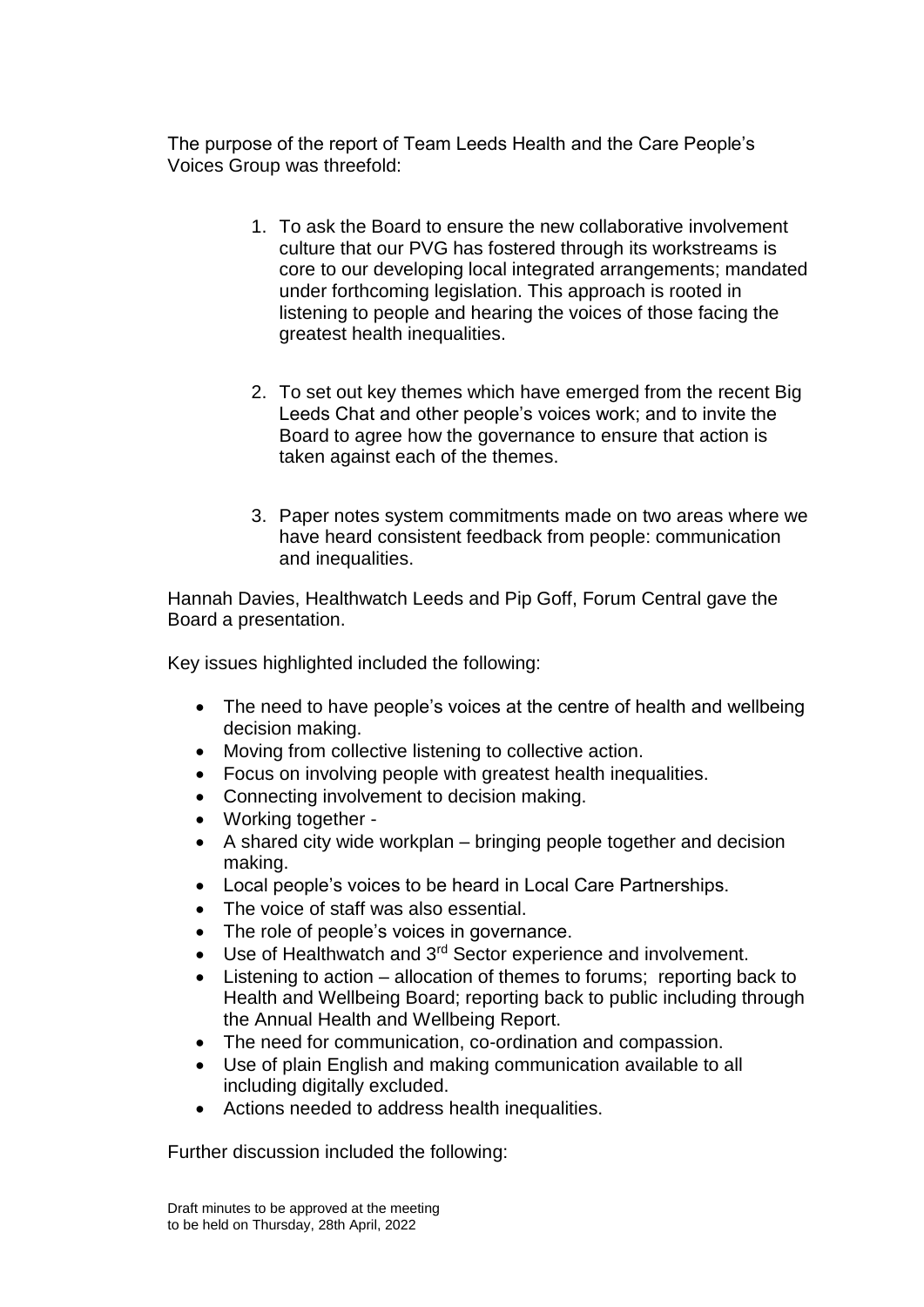- A suggestion that communication be brought as a future agenda item for the Board.
- It was right to use the various forums and their expertise but it was essential that there were arrangements for reporting back.
- Ways of measuring the communication process. These included using people's experiences, complaints and casework reviews. Systematic metrics were being developed which could also provide information. Further examples were given including the success of communication during the vaccination programme.
- How involved people were with regards to their own care and the understanding of their care.
- The Allyship Programme and Reaching out to more marginalised people – the need to provide feedback from the programme.

# **RESOLVED –**

- **1.** HWB is asked to support the workstreams recommended by PVG and to help shape our citywide involvement culture by:
	- Receiving regular updates on the PVG's work
	- Support and endorse progress within its various workstreams
	- Note and support the progress in embedding people's voices into future system governance
- 2. HWB is asked to take action on the insight gathered through the Big Leeds Chat by:
	- Using the insight to directly inform and influence the refresh of the Leeds Health and Wellbeing Strategy (LHWS) and the developing Best City Ambition
	- Provide the public with direct feedback around the actions and work taken on each of the insight's themes
	- For each theme, allocate a lead forum and ask it to report back to the HWB on a regular basis on progress
- 3. Organisations represented at the HWB are asked to:
	- Take the commitment made at the HWB into organisations
	- To support and champion Board actions within represented organisations and in partnership on a citywide basis.

## **44 Leeds Health and Care Quarterly Financial Reporting**

The report of the Leeds Health and Care Partnership Executive Group provided the Board with a brief overview of the financial positions of the health and care organisations in Leeds, brough together to provide a single citywide financial report. The report was for the period ending December 2021.